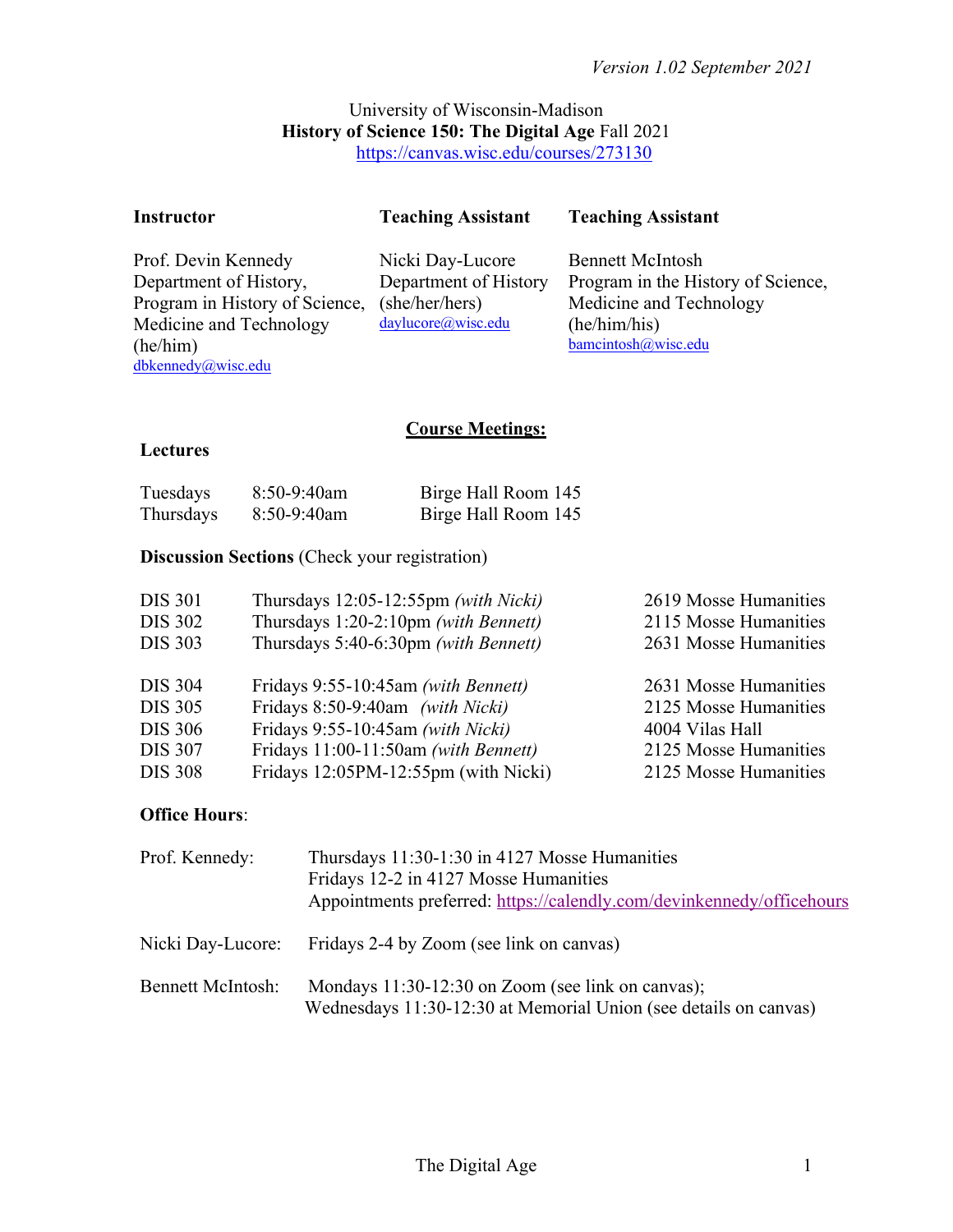# **Course Description:**

This course provides an introduction to the history of the computer from the 1940s to the present day. Over the course of the semester, students will become familiar with major developments in computer science and technology in their historical contexts, as well as recent trends in computing and society. We learn about machines, but emphasize the study of people: the institutions, scientists, workers, and social movements that invented, facilitated, and transformed digital technology in the 20<sup>th</sup> and early  $21<sup>st</sup>$  century.

# **Learning Outcomes**

Students, upon successful completion of the course, will be able to:

- Identify key technological developments, periods, and themes in the history of computing
- Engage primary cultural and technical sources from the history of technology in the  $20<sup>th</sup>$  century
- Analyze ongoing developments in computer science and digital technology with historical and critical perspective
- Write and speak conscientiously about digital technology's effects in society
- Recognize a range of factors that contribute to technological change

# **Course Details**

**Prerequisites:** None **Course Designation:** Breadth - Humanities **Level:** Elementary **Credits:** 3 **Modality:** In-person

# **Credit Hour Details**

This class meets for three, 50-minute class periods each week (2 lectures, 1 discussion) over the fall semester and carries the expectation that students will work on course learning activities (reading, writing, watching supplemental video material and responding to quizzes on canvas, working on writing assignments studying for examinations) for about **2 hours out of the classroom for every class period (about 6 hours per week).** 

# **Required Texts**

• Margaret O'Mara, *The Code: Silicon Valley and the Remaking of America* (Penguin, 2019, Paperback 2020) \$20 [Any format]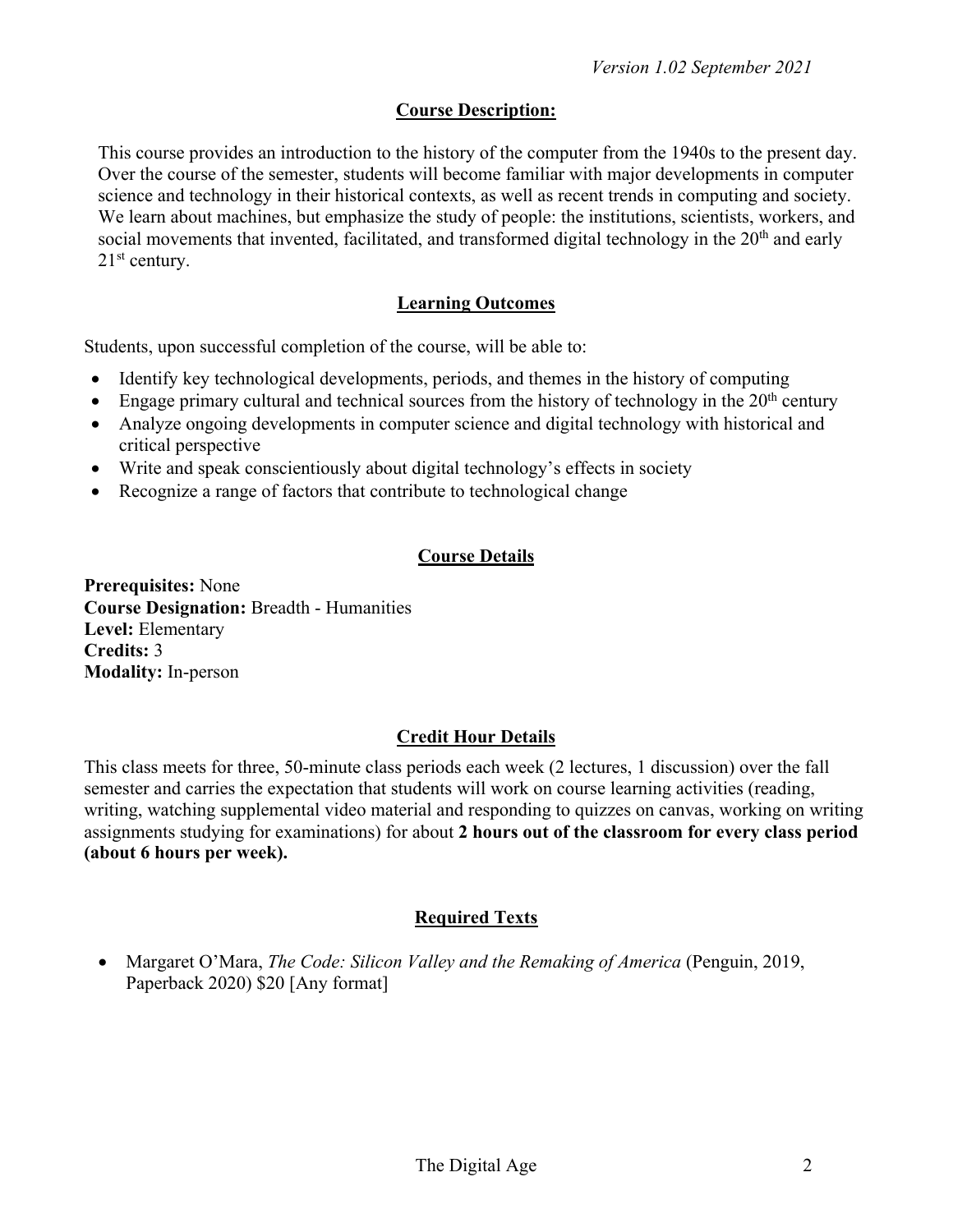# **Face Masks:**

In accordance with University Policy, students, faculty, and staff are required to wear a face mask while inside any university building, this will include during lectures, discussion sections, and in office hours. Face coverings must be worn correctly (i.e., covering both your mouth and nose) in the building if you are attending class in person.

Students with disabilities or medical conditions who are unable to wear a face covering should contact the McBurney Disability Resource Center or their Access Consultant if they are already affiliated. Students requesting an accommodation unrelated to disability or medical condition, should contact the Dean of Students Office.

Students not wearing a face covering will be asked to put one on or leave the classroom. Students who refuse to wear face coverings appropriately or adhere to other stated requirements will be reported to the Office of Student Conduct and Community Standards and will not be allowed to return to the classroom until they agree to comply with the face covering policy. An instructor may cancel or suspend a course in-person meeting if a person is in the classroom without an approved face covering in position over their nose and mouth and refuses to immediately comply.

# **Absences due to Covid-19**

Individual students unable to attend in-person lectures for COVID-19-related reasons should contact me, Professor Kennedy to discuss options for access to course materials and activities. If you cannot attend discussion sections, please contact your Teaching Assistant. We are happy to support you in these circumstances so please just do be in touch. Students who must miss multiple class sessions should talk with me and with their academic advisor about the best course of action.

If multiple students in a course section must miss in-person class meetings for COVID-19-related reasons, every effort should be made to avoid a disruption of in-person instruction. Instructors should work with their department, school and college to explore ways to provide students who cannot attend in-person sessions access to course materials and activities. Any interruption of in-person instruction should be temporary and brief.

# **Lecture Materials and Intellectual Property**

Lecture materials including PowerPoint slides and recordings for History of Science 150 are protected intellectual property at UW-Madison. Students in this course may use the materials and recordings for their personal use related to participation in this class. Students may also take notes solely for their personal use. If a lecture is not already recorded, you are not authorized to record my lectures without my permission unless you are considered by the university to be a qualified student with a disability requiring accommodation. [Regent Policy Document 4-1] Students may not copy or have lecture materials and recordings outside of class, including posting on internet sites or selling to commercial entities. Students are also prohibited from providing or selling their personal notes to anyone else or being paid for taking notes by any person or commercial firm without the instructor's express written permission. Unauthorized use of these copyrighted lecture materials and recordings constitutes copyright infringement and may be addressed under the university's policies, UWS Chapters 14 and 17, governing student academic and non-academic misconduct.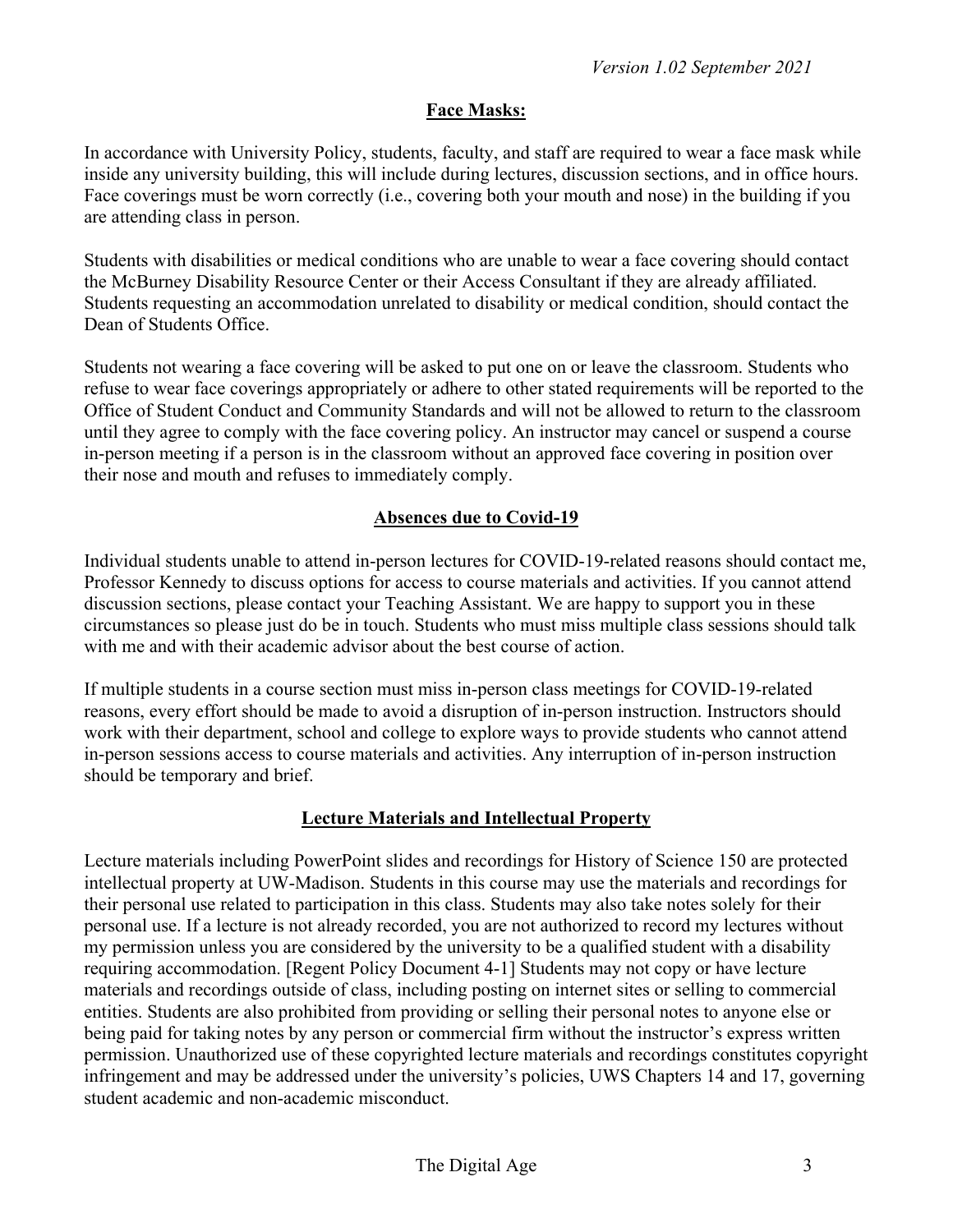# **Grade Components**

**Grade Components:** Canvas Quizzes (15%) Discussion Section Participation (25%) Mid-Term (20%) **October 26** in-class Final Exam (20%) Writing Project: Op-Ed (20%)\*

# **Canvas Responses (15%)**

Throughout the semester, you are asked to complete a short writing assignment of about a paragraph in length on Canvas in response to the week's lecture or some supplemental material (like a short video or a news article). These responses are released over the weekend and are **due on Wednesday by 11:59PM**. They should take no more than 30 minutes to complete. They are *graded leniently*, and are used to provide supplemental material (clips, short articles) and quick activities (writing a journal about a topic from the week, a response to a video) to reinforce the main themes of the week and to prepare you for discussion sections.

## **Response Rubric**

**3 Points** Answered the question or completed the task **1-2 Points** Responded to the prompt, but did not engage the course material requested in the prompt **0 Points** No attempt made / off-topic response

*You will get two "freebies"—two unpenalized, uncompleted activities.*

*.5 points off for very late responses*

## **Discussion Section Participation and Attendance (25%)**

In discussions, you will discuss course materials from the week (lectures, readings, film content) practice critical skills (how to engage in a classroom discussion, how to analyze a primary source) and perform additional group activities to build your knowledge of course material.

## **The discussion sections are a crucial component of this course and you are required to attend.**

## **Attendance:**

You are permitted two "freebies" (unexcused, unexplained absences) unexcused absences from discussion sections. Additionally, if something comes up (a doctor's visit, family situation) you can be in touch with your TA and Professor Kennedy to request an excused absence, but please try to do so in advance, if possible, to arrange alternative work. **You will lose 5% on your discussion grade for each additional unexcused absence. (e.g. if you finish with a 90% on your participation as**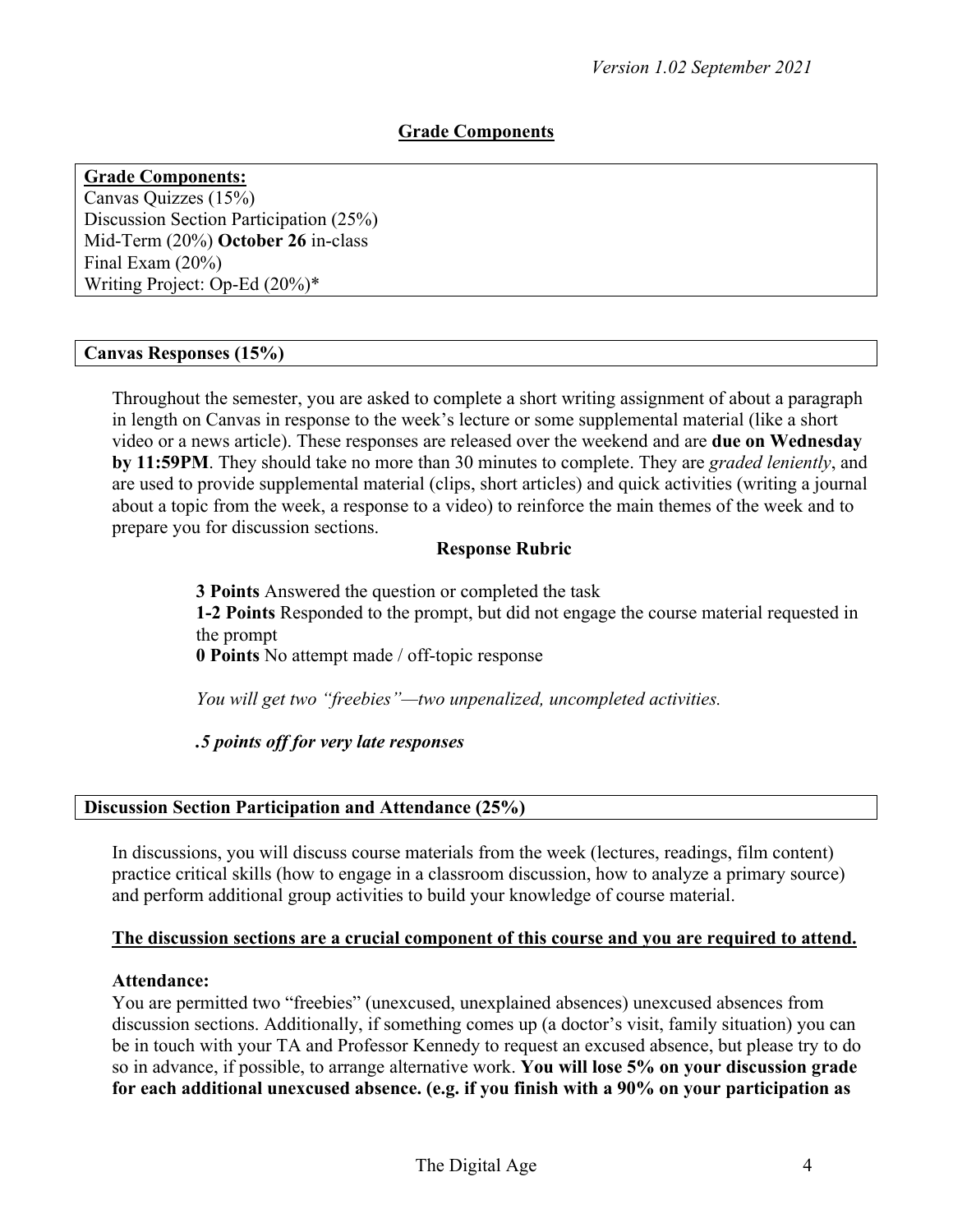# **described in the rubric below, you'll receive an 85% on your discussion grade for the semester).**

Additionally, you are graded on your contributions to discussions, **not simply in terms of the amount you speak**, **but on your productive engagement with your classmates' ideas**. We will be teaching you how to engage respectfully and productively in a diverse discussion-based classroom where you learn from each other. In your first meetings, we will discuss in greater detail expectations for participation, ideas for how to build upon each other's comments, standards of behavior and respect in our classroom community, and the way you will be evaluated.

| Excellent $(90-100)$                                                                                                                                                                                                                                                                                                                                                                                          | Good (80-90)                                                                                                                                                                                                                                                                                                                                    | Competent (70-<br>80)                                                                                                                                                                                                        | Pass $(60-70)$                                                                                                                                                         | Fail $(0-60)$                                                                                                                                                                            |
|---------------------------------------------------------------------------------------------------------------------------------------------------------------------------------------------------------------------------------------------------------------------------------------------------------------------------------------------------------------------------------------------------------------|-------------------------------------------------------------------------------------------------------------------------------------------------------------------------------------------------------------------------------------------------------------------------------------------------------------------------------------------------|------------------------------------------------------------------------------------------------------------------------------------------------------------------------------------------------------------------------------|------------------------------------------------------------------------------------------------------------------------------------------------------------------------|------------------------------------------------------------------------------------------------------------------------------------------------------------------------------------------|
| Consistent<br>$\overline{a}$<br>preparation and<br>regular involvement<br>in discussion<br><b>Explores questions</b><br>rigorously<br>Comes to class with<br>questions and ideas<br>Draws on material<br>from other weeks in<br>the course<br><b>Engages others</b><br>respectfully, building<br>on and giving credit<br>to students work<br>Leaves space for<br>$\overline{a}$<br>other students to<br>speak | Generally<br>$\overline{\phantom{0}}$<br>prepared and<br>involved in<br>discussion<br>Draws on course<br>$\overline{\phantom{a}}$<br>materials in<br>responding to<br>questions or<br>adding to<br>discussion<br><b>Engages others</b><br>$\blacksquare$<br>respectfully,<br>building on and<br>giving credit to<br>other students'<br>Comments | Involved in<br>$\blacksquare$<br>discussion, but<br>does not<br>demonstrate<br>adequate<br>preparation<br>Contributes<br>$\overline{\phantom{0}}$<br>when called<br>upon but not<br>actively<br>engaged in the<br>discussion | Contributes<br>when called<br>upon but not<br>actively engaged<br>Responses are<br>on-topic but do<br>not demonstrate<br>awareness of<br>course materials<br>of course | Uninvol<br>$\blacksquare$<br>ved<br><b>Unexcus</b><br>$\blacksquare$<br>ed<br>Disrupti<br>$\overline{\phantom{a}}$<br>ve or<br>disrespe<br>ctful to<br>peers or<br>teaching<br>assistant |

# **Discussion Participation Rubric**

**Examinations: Mid-term 20% Final: 20%** 

The mid-term and final exam are of the same format. The final is longer (more questions of the same format of the mid-term) and comprehensive. The mid-term covers weeks 1-7, and is in-class in week 8. The final covers weeks 1-15 and is during exam period.

The two exams will have questions of two types: A) multiple-choice questions that focus on the identification and explication of terms, technologies, events, and concepts in a few sentences; and B) short essays (of about 1-3 paragraphs that asks you to bring ideas and themes from course content across several weeks.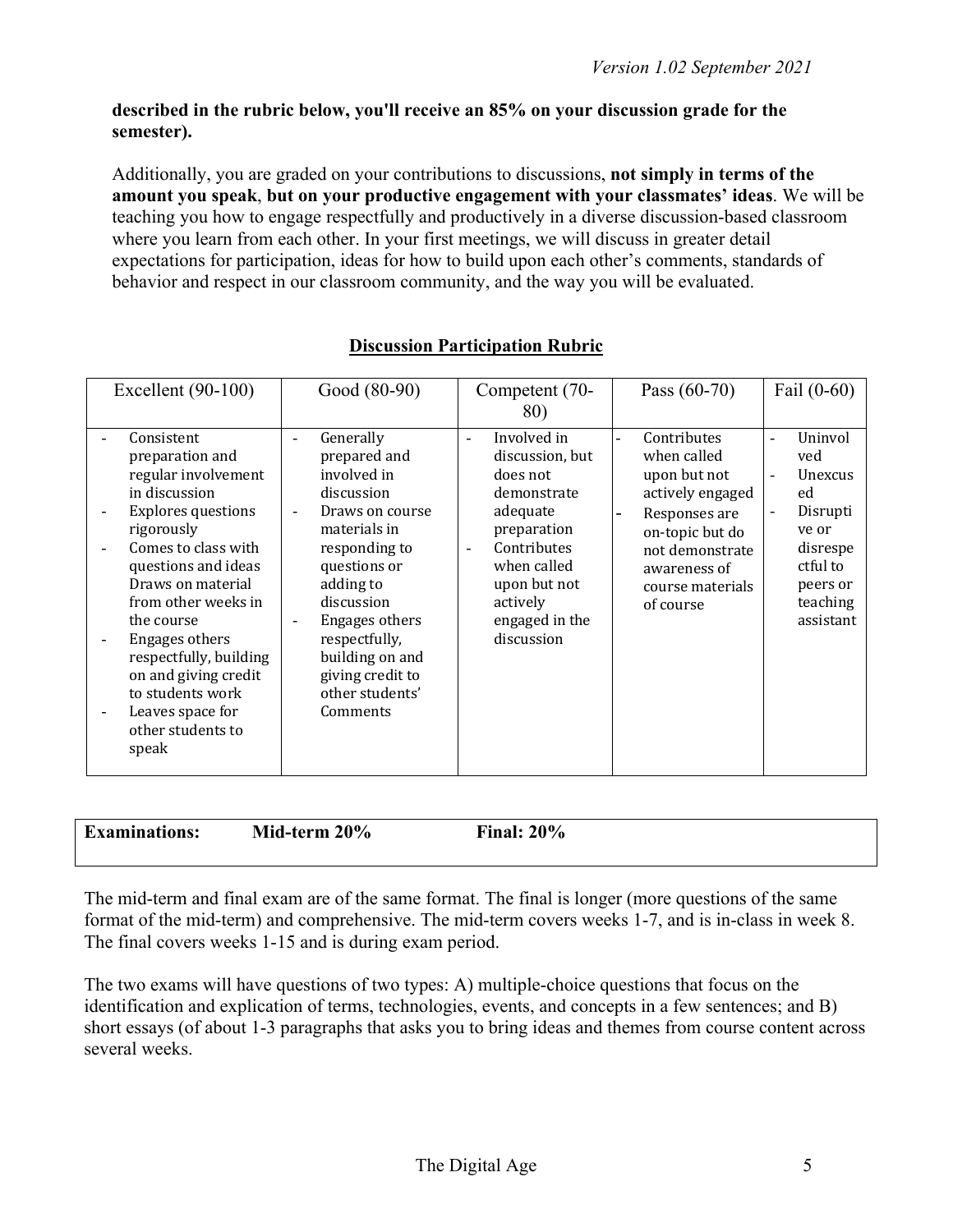The mid-term and final are open-book and open notes. However, they will be time-limited. **We recommend working with your peers to produce a study guide** in advance of the exams with dates, facts, topics, summaries of readings, etc, as you won't have time during the exams to look up every concept or idea. You can use this guide during the exam.

More information will be given about examinations during the semester. In general, although we will not be testing you on your mastery of exact dates (to the year) or detailed knowledge of technical matters (e.g. what metals are used in CMOS technology), or a long list of names, or machines, we do expect you to have

- 1) Some command of a rough timeline of historical developments people, contexts, and events, (e.g. to know that SAGE was developed by IBM during the early Cold War; or that useroriented computing emerged in the 1960s)
- 2) Familiarity with technologies discussed in lecture in the sense of knowing why they were historically important, including because of the people who made them or how they were influential in social or economic history (e.g. that the programming language COBOL was a very early one, and was developed by a consortium of businesses and the US military in the 1950s to create a standard across the many machines being produced during the period),
- 3) A repository of anecdotes from lecture, course readings and materials, and discussion sections, that you could use in an essay questions (e.g. the story of the ENIAC computers and the history of the 'hidden figures' at NASA to make an argument about the marginalization of women from the history of technology) .

# **Writing Assignment: Op-Ed Essay (20%) \* split into 3 parts**

There is one writing assignment in this course, split up into **three parts** which you will complete over the course of the semester. The assignment is to write an "op-ed" article of about 750-900 words about an issue in digital technology and society today that draws on course material, your own experiences and opinions, and some reading of newspaper and popular interest magazine articles. Detailed rubric and instructions will be provided at each stage of the assignment.

# **Part 1: Draft 5%**

First, you'll write a draft of your op-ed, following models and guidelines provided in class and on canvas. You'll get full credit on the first part *if you turn it in on time, and it's of the right length and format***.**

# **Part 2: Peer-Review Letter 5 %**

Second, you'll read and respond to a peer's op-ed, providing in-line edits and substantive suggestions in the form of a 150 to 200-word letter.

# **Part 3: Final Version 10%**

The third part of the assignment is to produce a final version of the essay, drawing on the input of your peer (who will provide edits and brief feedback on your draft).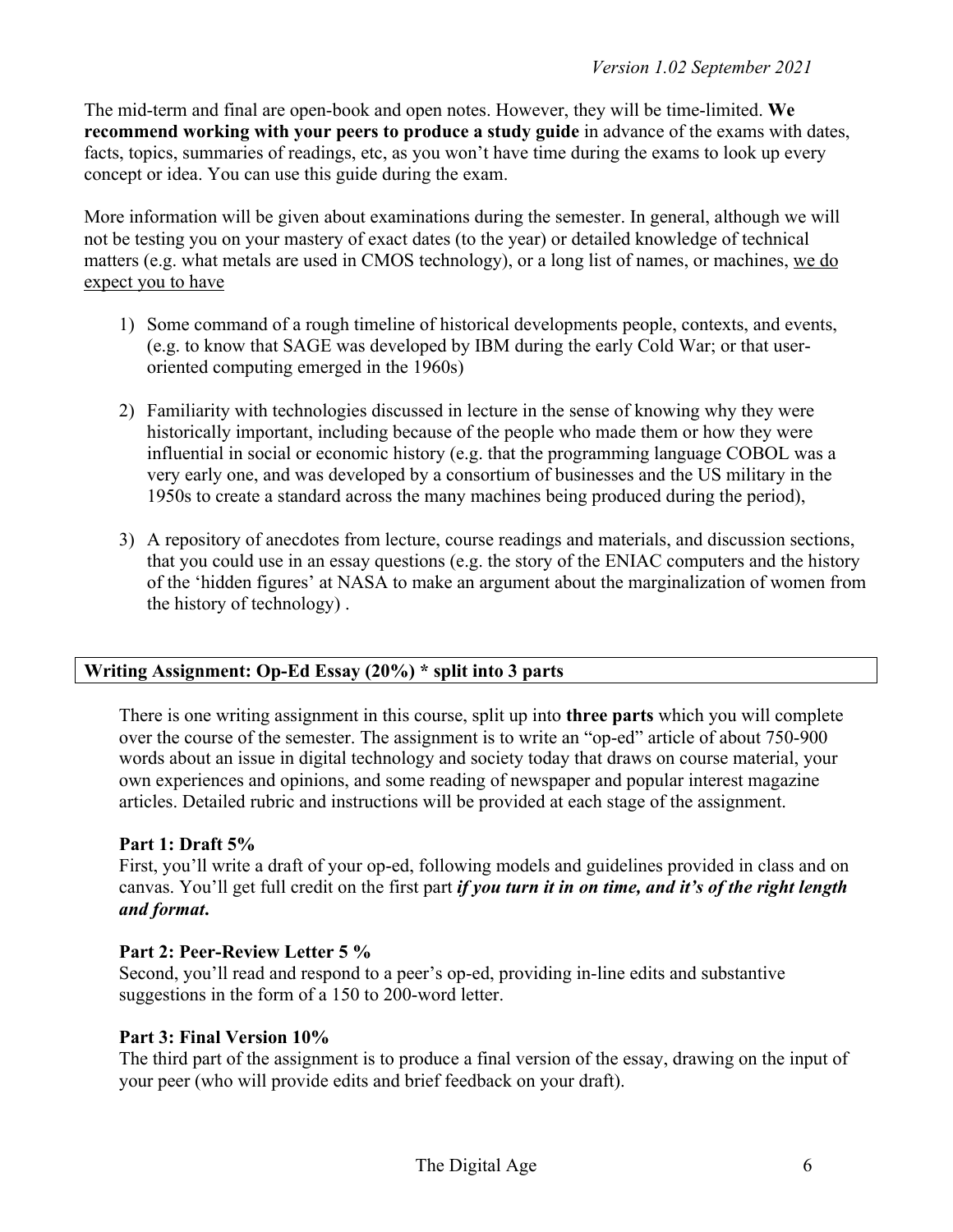# **Resources for the Op-Ed**

In addition to the samples and guidelines we will provide on the assignment instructions, we encourage you to take advantage of University resources for developing your draft, especially the History Department History Lab. They are offering *remote appointments:*  https://history.wisc.edu/undergraduate-program/the-history-lab/. We also recommend the University Writing Center: https://writing.wisc.edu/individual/ for developing your skills.

#### **Policy on late work:**

Please be in touch with Professor Kennedy if you are having problems meeting deadlines on the quizzes and the writing assignment and keeping the pace of the course.

On **the draft:** one-half percentage point per day late

On the **peer review response**: one-half percentage point per day late

Late submission of the **final op-ed assignment** submission shall be **penalized one letter grade** per day. For example, an "A" Score will score an A- if it is one day late, and a B+ if two days late. No assignment will be accepted more than one week late, except for extraordinary circumstances.

## **Academic Integrity**

By virtue of enrollment, each student agrees to uphold the high academic standards of the University of Wisconsin-Madison; academic misconduct is behavior that negatively impacts the integrity of the institution. Cheating, fabrication, plagiarism, unauthorized collaboration, and helping others commit these previously listed acts are examples of misconduct which may result in disciplinary action. Examples of disciplinary action include, but is not limited to, failure on the assignment/course, written reprimand, disciplinary probation, suspension, or expulsion.

| <b>Grading Scale</b>       |
|----------------------------|
| $= 93+$<br>$\mathbf{A}$    |
| $AB = 88-93$               |
| B<br>$= 83 - 88$           |
| $BC = 77-83$               |
| $\mathbf C$<br>$= 71 - 77$ |
| D<br>$= 67 - 71$           |
| $F = 66$ or below.         |
| <b>Accommodations</b>      |

The University of Wisconsin-Madison supports the right of all enrolled students to a full and equal educational opportunity. The Americans with Disabilities Act (ADA), Wisconsin State Statute (36.12), and UW-Madison policy (Faculty Document 1071) require that students with disabilities be reasonably accommodated in instruction and campus life. Reasonable accommodations for students with disabilities is a shared faculty and student responsibility. Students are expected to inform faculty [me] of their need for instructional accommodations by the end of the third week of the semester, or as soon as possible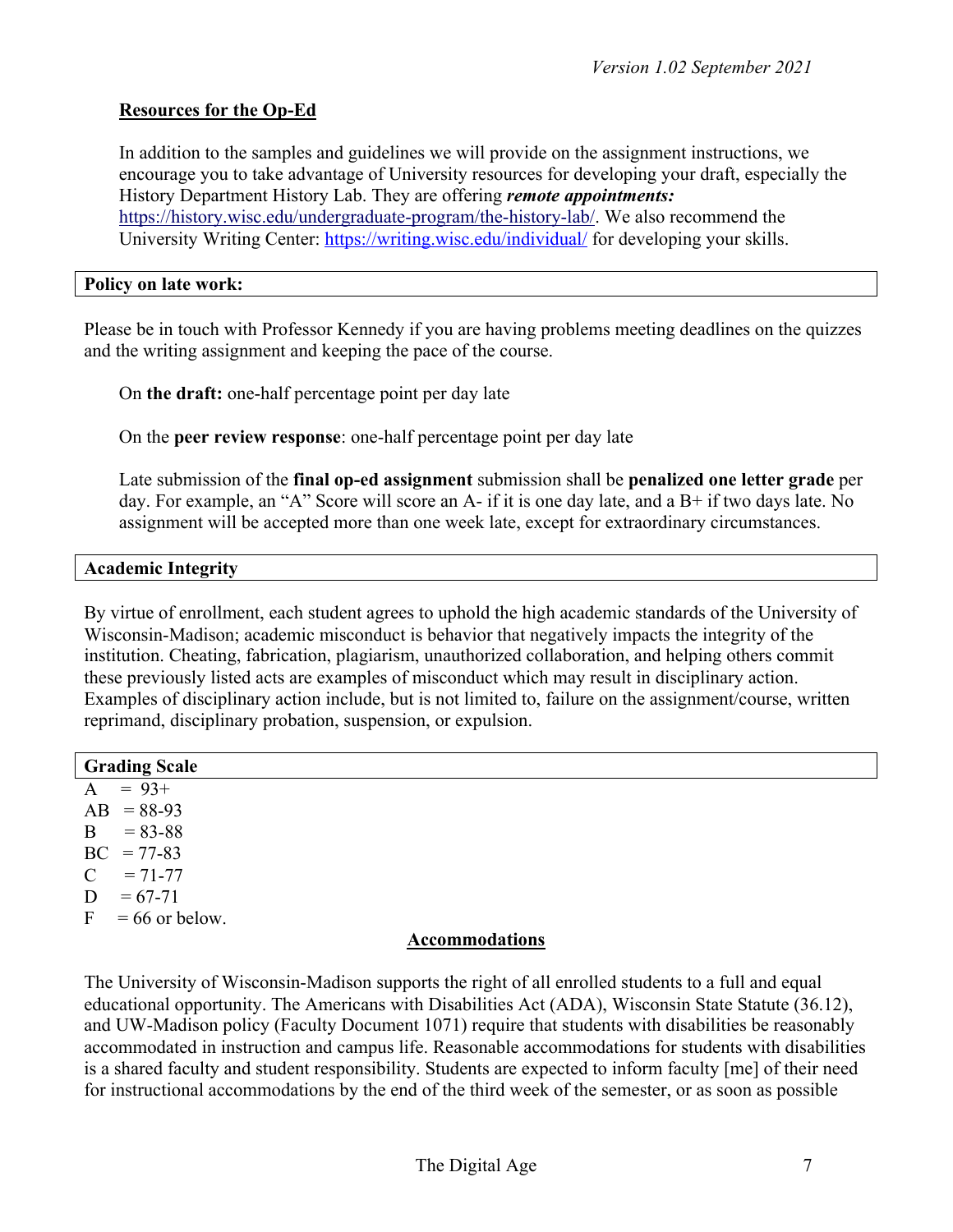after a disability has been incurred or recognized. I will work either directly with you or in coordination with the McBurney Center to identify and provide reasonable instructional accommodations. Disability information, including instructional accommodations as part of a student's educational record, is confidential and protected under FERPA.

# **Policy on Electronic Devices**

Laptops and other note-taking devices are permitted during lectures, discussion meetings, and for inclass exams (using examination software to-be-provided). Technology offers many benefits to our notetaking, studying, and research practices. But they also have negative effects—multi-tasking can make us less conscientious of our peers when they're speaking, and make it harder to follow lectures in real-time. We expect you to be engaged and present at all times during lecture and class discussion.

# **Institutional statement on diversity:**

"Diversity is a source of strength, creativity, and innovation for UW-Madison. We value the contributions of each person and respect the profound ways their identity, culture, background, experience, status, abilities, and opinion enrich the university community. We commit ourselves to the pursuit of excellence in teaching, research, outreach, and diversity as inextricably linked goals.

The University of Wisconsin-Madison fulfills its public mission by creating a welcoming and inclusive community for people from every background – people who as students, faculty, and staff serve Wisconsin and the world." https://diversity.wisc.edu/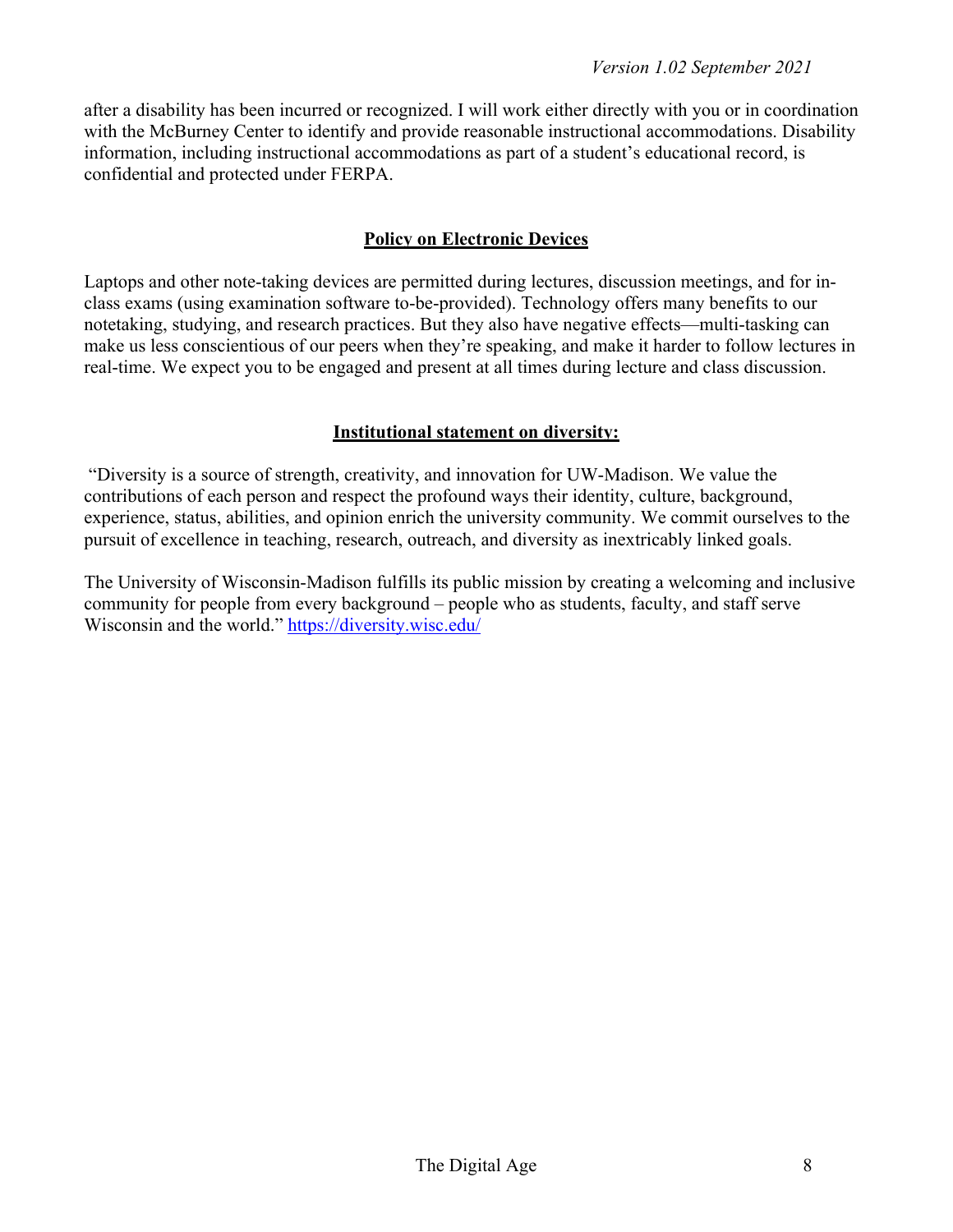# **Schedule of Classes, Readings and Assignments**

#### **Week 1:** Introduction September 9 (Half-week)

#### *No reading*

Lecture 1 Introduction *September 9*

**Unit One: Machinery of State (Weeks 2-3)**

*We begin the history of computing before digital computers. We examine earlier technologies in the late 19th and 20th century to see how human computing practices, analog machines, and punched card systems aided governments in the administration of state and colony. We use these histories to understand government supports for the military development of computers as we know them—stored-program, all-digital, electronic devices—in war efforts in World War II and the early Cold War.* 

# **Week 2: Computing and Population Statistics (1890-1939)** September 13 - 17

# *\*\*\*SECTIONS BEGIN THURSDAY\*\*\**

## *Read:*

- 1. [on canvas] Alma Steingart "Democracy by the Numbers" *LA Review of Books* 2019 https://lareviewofbooks.org/article/democracy-by-numbers/
- 2. [on canvas] Sahil Chinoy "The Racist History Behind Facial Recognition" *The New York Times* 2019 https://www.nytimes.com/2019/07/10/opinion/facial-recognitionrace.html

## *Watch/Listen:*

3. [on canvas] Khalil Gibran Muhammad "Big Data" https://www.youtube.com/watch?v=2xuo32Z2EMA

Lecture 2 Three Precursors: Prony's Tables, Lovelace's Code, Turing's 'Machine' *September 14*

Lecture 3 The Machinery of Government *September 16*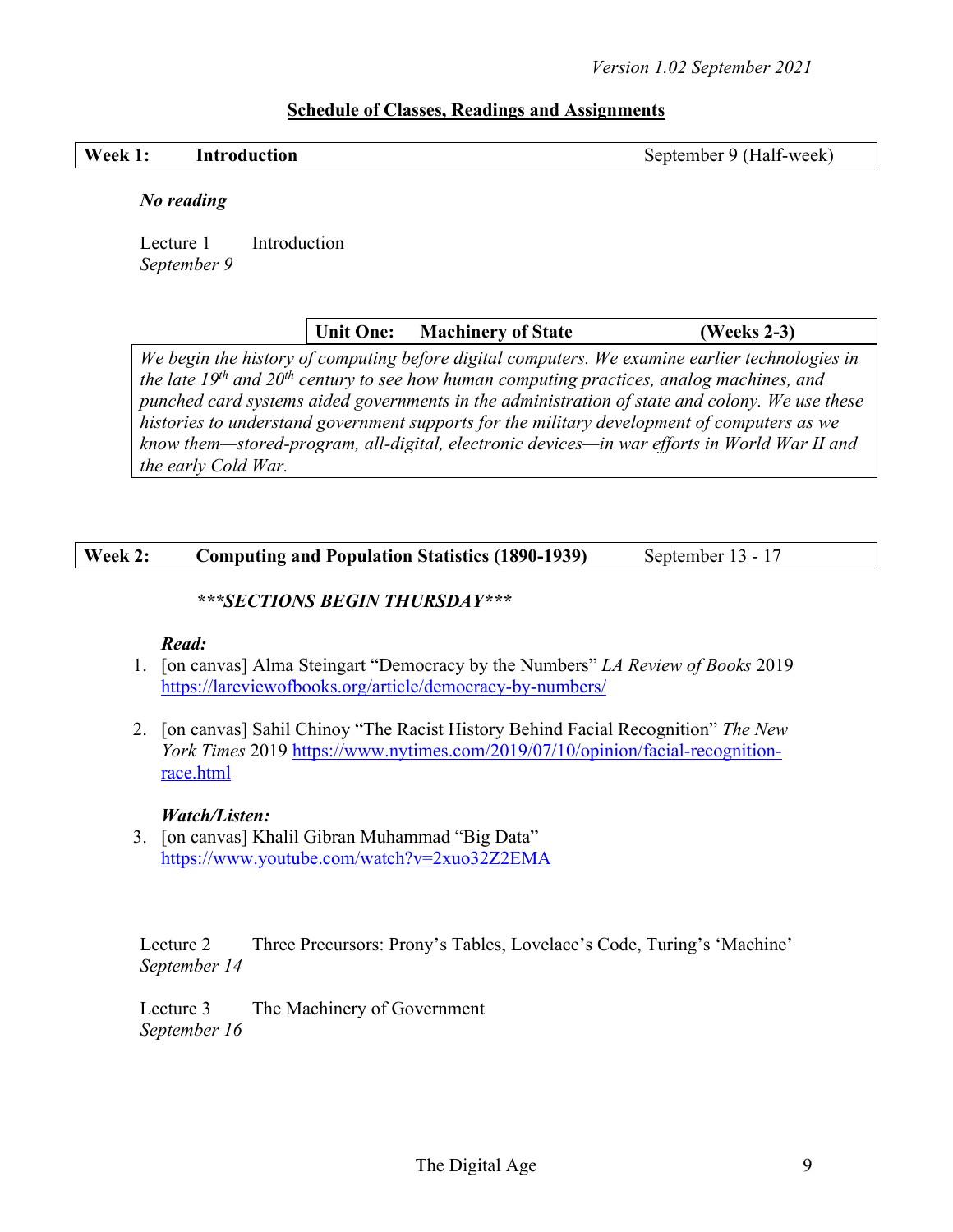## **Week 3: The Military Role in Modern Computing (1940-1970)** September 20 - 24

## **\* Op-Ed Assignment Provided \***

## *\*First Reading Response Due on Canvas: due Wednesday 11:59PM\**

#### *Read:*

1. Margaret O'Mara The Code: Silicon Valley and the Remaking of America Introduction: ("The American Revolution"), Chapter 1: ("Endless Frontier"), and Chapter 3 ("Shoot the Moon")

Lecture 4 World War II and the Electronic Computer *September 21*

Lecture 5 The Cold War *September 23*

#### **Unit Two: Business Machines (Weeks 4-6)**

*We examine developments in business, technology, labor, and society as computers became a big business after World War II. We'll touch on the history of electronics and programming languages, but focus on social developments: the experiences of engineers and coders, the institutions and capital that supported computing innovations, how computing entered new and old industries, and the early development of lasting patterns of globalized manufacturing and labor.*

# **Week 4: The US Government and the Computer Industry (1945-1975)** September 27 - 30

## *\*Response due on Canvas: Wednesday 11:59PM\**

## *Read:*

- 1. O'Mara The Code Chapter 2 ("Golden State"), Chapter 5 ("The Money Men") and Chapter 7 ("The Olympics of Capitalism")
- 2. [on canvas] Matthew Levin Cold War University: Madison and the New Left in the Sixties Chapter 1: "Cold War University: Higher Education after World War II."

Lecture 6 Integrated Circuits and the Military-Industrial Complex *September 28*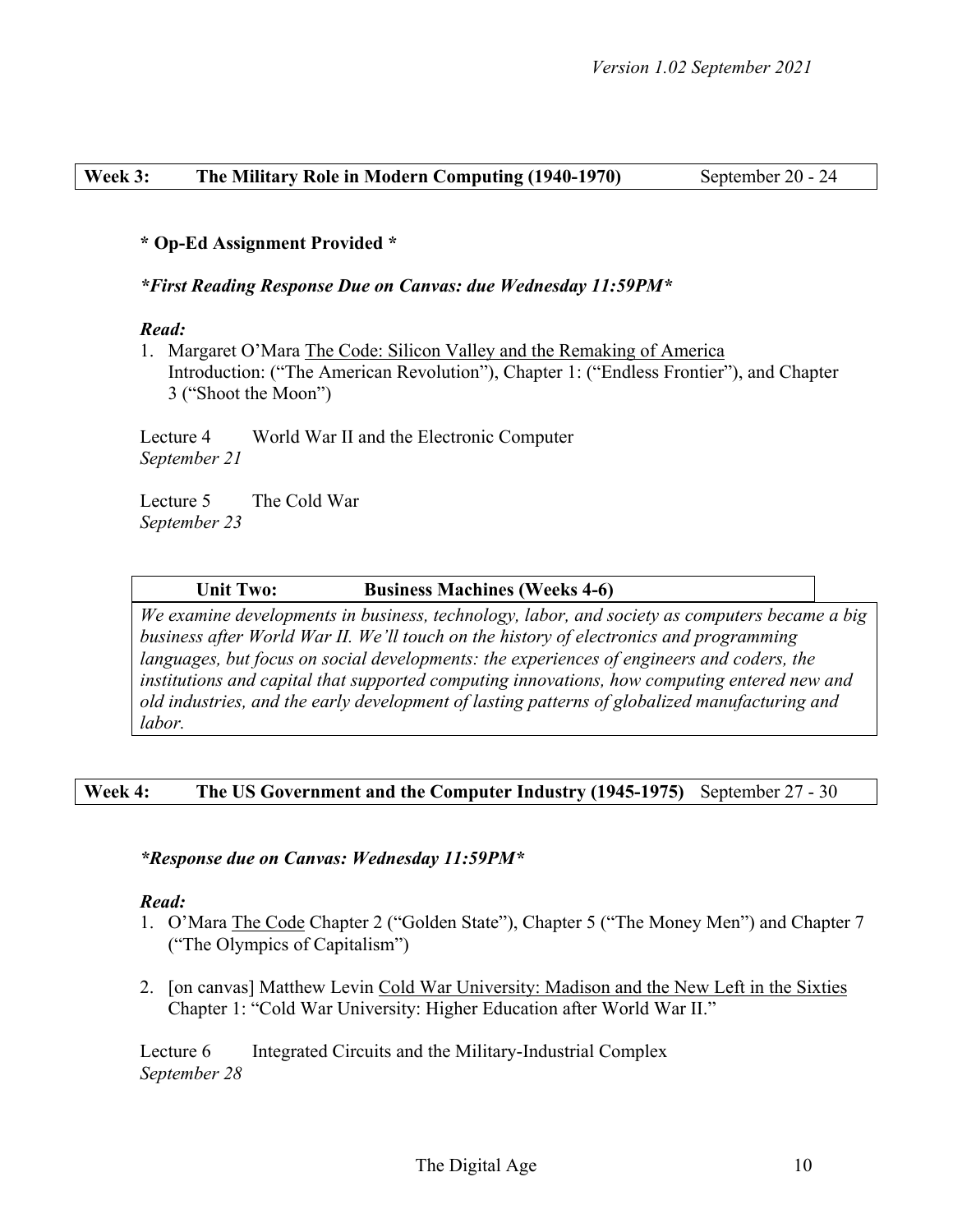Lecture 7 Universities and the Cold War *September 30*

| <b>Week 5:</b> | The Shaping of a Tech Workforce (1940-1975) | October 4 - October 8 |
|----------------|---------------------------------------------|-----------------------|
|----------------|---------------------------------------------|-----------------------|

### *\*Response due on Canvas: Wednesday 11:59PM\**

#### *Read:*

1. [link on canvas] Clive Thompson, "The Secret History of Women in Coding" *The New York Times Magazine* https://www.nytimes.com/2019/02/13/magazine/women-coding-computerprogramming.html

## *Listen*

2. [link on canvas] American Public Media Podcast "Historically Black: NASA's Human Computers." https://www.youtube.com/watch?v=5GEuTRMeepE .

| Lecture 8<br>October 5 | "When Computers were Women"                                   |
|------------------------|---------------------------------------------------------------|
| Lecture 9<br>October 7 | Professionalization, Masculinization, and The Software Crisis |

| Week 6: | <b>Computerization (1955-1975)</b> | October 11 - 15 |
|---------|------------------------------------|-----------------|
|         |                                    |                 |

#### *Read:*

- 1. [on canvas] James Carey and Joseph Beirne, 2 Speeches at the 1955 CIO National Conference on Automation in The Challenge of Automation, 1956
- 2. [link on canvas] Martin Greenberger "The Computers of Tomorrow" (The Atlantic, 1964)

#### *Listen:*

*3. 99PercentInvisibible: Episode Project Cybersyn (Text, Video, and 23minute podcast)*  https://99percentinvisible.org/episode/project-cybersyn/

Lecture 10 IBM and the Introduction of the Computer to Business *October 12*

Lecture 11 Computers and Economies: Factories, Finance and Project Cybersyn *October14*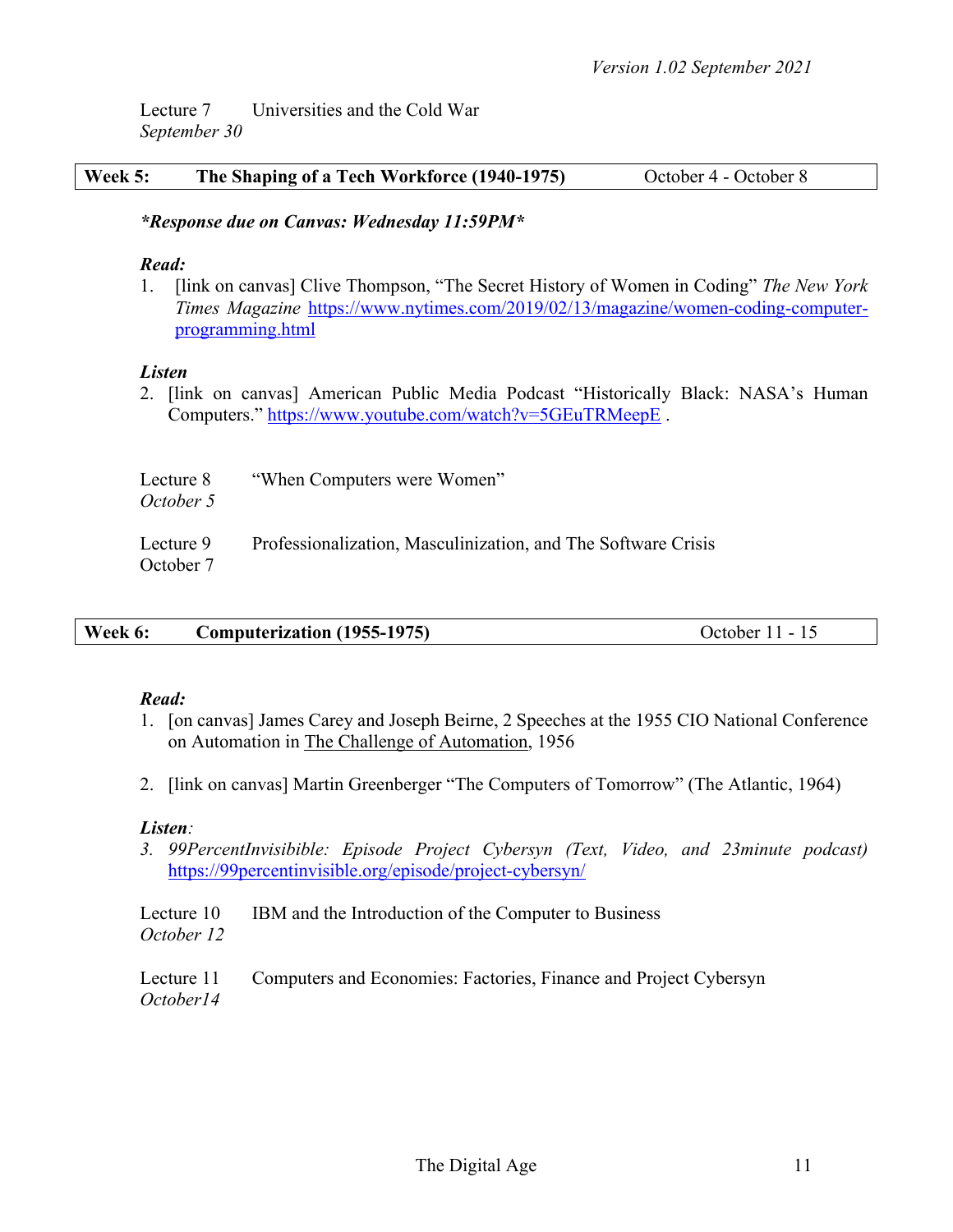# **Unit Three: Coding Community (Weeks 7-11)**

*We explore how technologies developed for largely business and government use became 'personal' machines and tools for collaborating within and connecting communities. We consider technical developments (graphics, input devices, internet infrastructure, web browsers) as they were made and remade by governments, scientists, and activists, from the Vietnam era to the 1990s dot-com boom.*

#### **Week 7:** Rage Against the Machine (1965-1980) October 18 - 22

## *\*Response due on Canvas: Wednesday 11:59PM\**

#### *Read:*

- 1. [on canvas] Fred Turner, "Taking the Whole Earth Digital" [From Counterculture to Cyberculture: Stewart Brand, the Whole Earth Network, and the Rise of Digital Utopianism]
- 2. [on canvas] "Calculus for Conquest" (Science for the People, Mar. 1973)

|            | Lecture 12 Fighting the Machine (with virtual field trip to the UW-Archives) |
|------------|------------------------------------------------------------------------------|
| October 19 |                                                                              |

Lecture 13 How Students, Hackers and Teachers made Computing "Personal" *October 21*

| Week 8: | The Soul of a New Machine (1968-1984) | October 25 - 29 |
|---------|---------------------------------------|-----------------|
|---------|---------------------------------------|-----------------|

## *Read [for class after the mid-term]*

1. O'Mara The Code: Chapter 7 ("The Olympics of Capitalism"), Chapter 8 ("Power to the People"), Chapter 12 ("Risky Business"), Chapter 13 ("Storytellers") and Chapter 16 ("Big Brother")

#### Lecture 14 *\*Mid-Term During Lecture\* (covering content through week 7) October 26*

Lecture 15 Selling a Revolution: The Personal Computer Business *October 28*

#### **Week 9**: **Going Online (1980-1999)** November 1 - 4

## **\* Op-Ed Assignment (Draft) Due Friday 11:59PM\* on Canvas**

*Read:*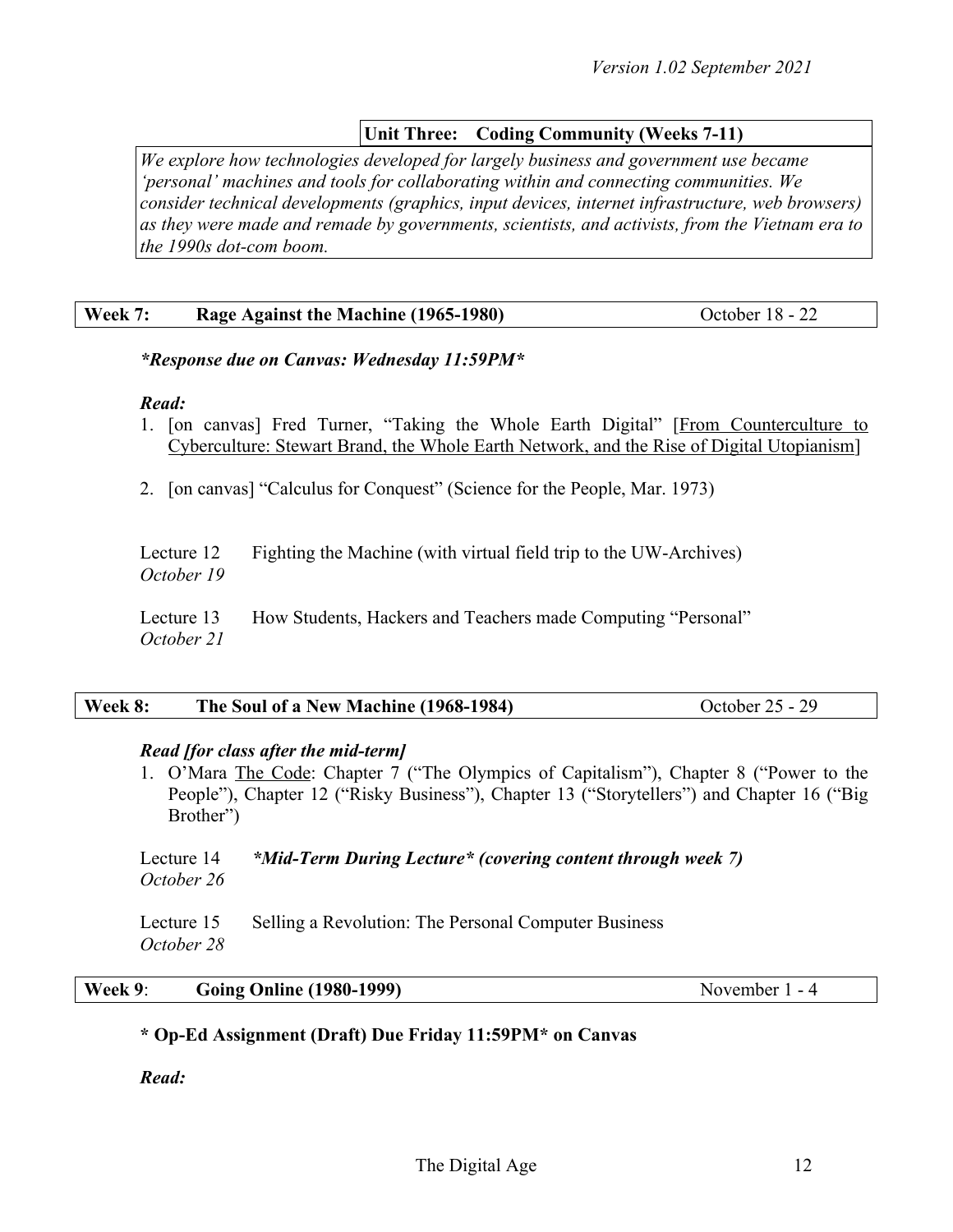- 1. [on canvas] J.C.R Licklider and Robert Taylor, "The Computer as Communications Device" (Science and Technology, April 1968)
- 2. O'Mara The Code Chapter 14 ("California Dreaming"), Chapter 20 ("Suits in the Valley")

Lecture 16 The Net Before the Internet *November 2*

Lecture 17 From ARPAnet to WWW *November 4*

# **Week 10: The Information Society (1980-1999)** November 8 - 12

# **\*Op-Ed Project Part 2 Provided (Peer Review)\***

## *\*Response due on Canvas: Wednesday 11:59PM\**

#### *Read:*

- *1.* [link on canvas] Vannevar Bush "As We May Think" (The Atlantic, 1945)
- 2. Margaret O'Mara The Code: Silicon Valley and the Remaking of America 2019 Chapter 15 ("Made in Japan")

Lecture 18 Information Overload *November 9*

Lecture 19 Citizens and States in the Information Age of the 1970s *November 11*

## *No quiz this week*

## **Week 11: Governing the "Digital Frontier," (1994-2004)** November 15 - 19

## *\*Response due on Canvas: Wednesday 11:59PM\**

## *Read:*

- 1. O'Mara The Code Chapter 19 ("Information Means Empowerment"), Chapter 21 ("Magna Carta"), and Chapter 22 ("Don't Be Evil")
- 2. [link on canvas] John Perry Barlow "A Declaration of the Independence of Cyberspace" Eff.org 1996.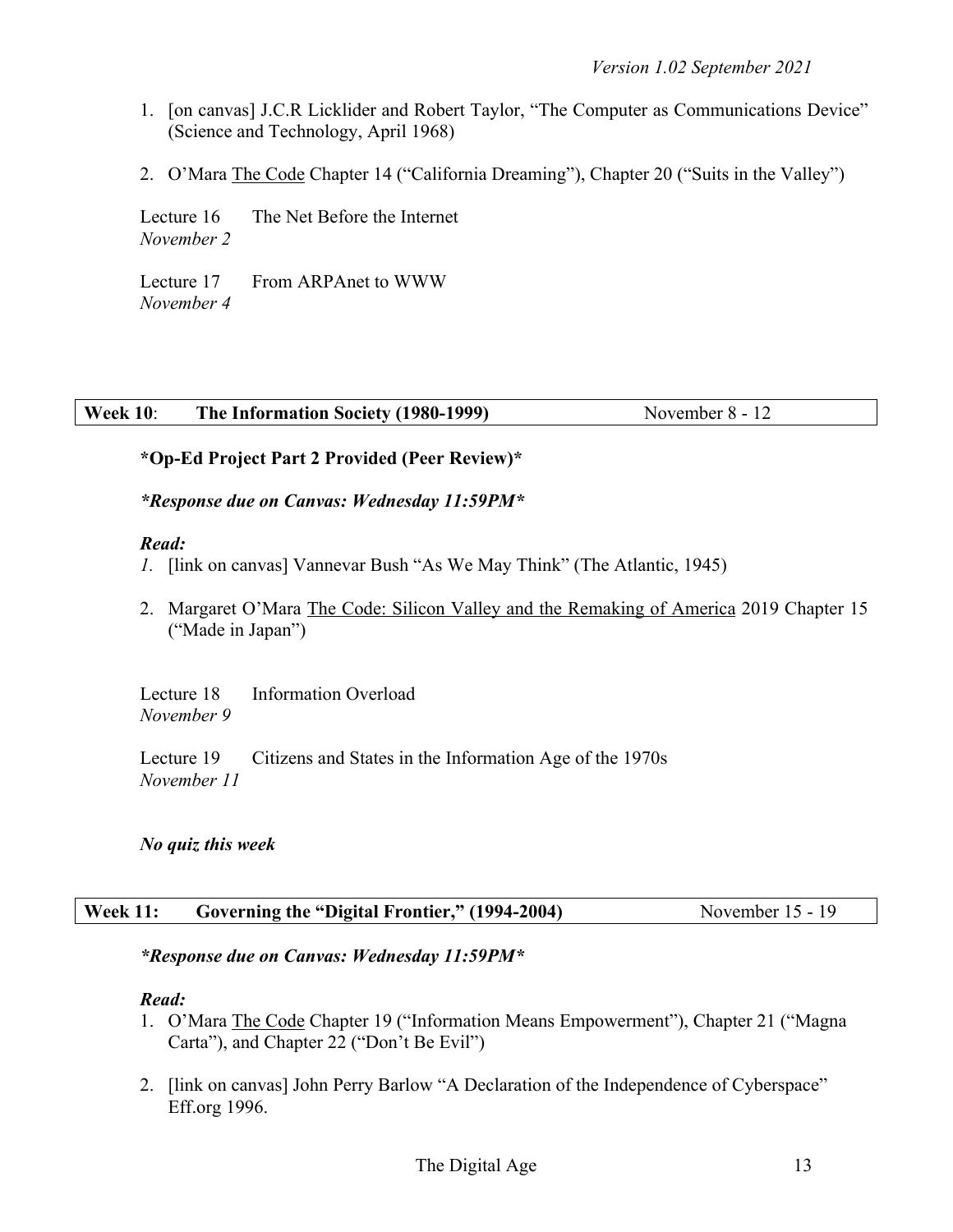**Watch:**

3. [link on canvas] New York Times Retro Report Napster: Culture of Free https://www.youtube.com/watch?v=CKrdsGdLVQ8

Lecture 20 The "Independence of Cyberspace" *November 16*

Lecture 21 Y2k *November 18*

# **Unit Four: Trends and Controversies (Weeks 12-15)**

*We apply historical perspective to engage contemporary trends in computing and society, and ask what a "digital age" represents. We focus on three ongoing developments: the intensification of computing's environmental and human costs; the growing influence and potential harms of big data and automated intelligence systems in society (and emergence of worker's movements in contesting them); and the role and vulnerability of social media in social movements from the Arab Spring to recent trends.*

# **Week 12:** The Internet is You November 22 – 24 (Half-week)

# *(No Section meetings, No reading, No quiz, no Thursday Lecture—Thanksgiving)*

Lecture 22 The Dot-com bubble and Social Media's Origins *November 23*

# **\*Op-Ed Peer Editing and Review Due on Canvas Friday December 2 11:59PM\***

*Read:*

- 1. [link on canvas] Zeynep Tufekci Twitter and Tear Gas: The Power and Fragility of Networked Protest Excerpt on Wired.com
- 2. O'Mara The Code Chapter 23 ("The Internet is You")

| Lecture 23  | Social media and Democracy |
|-------------|----------------------------|
| November 30 |                            |

Lecture 24 Platforms and News Media